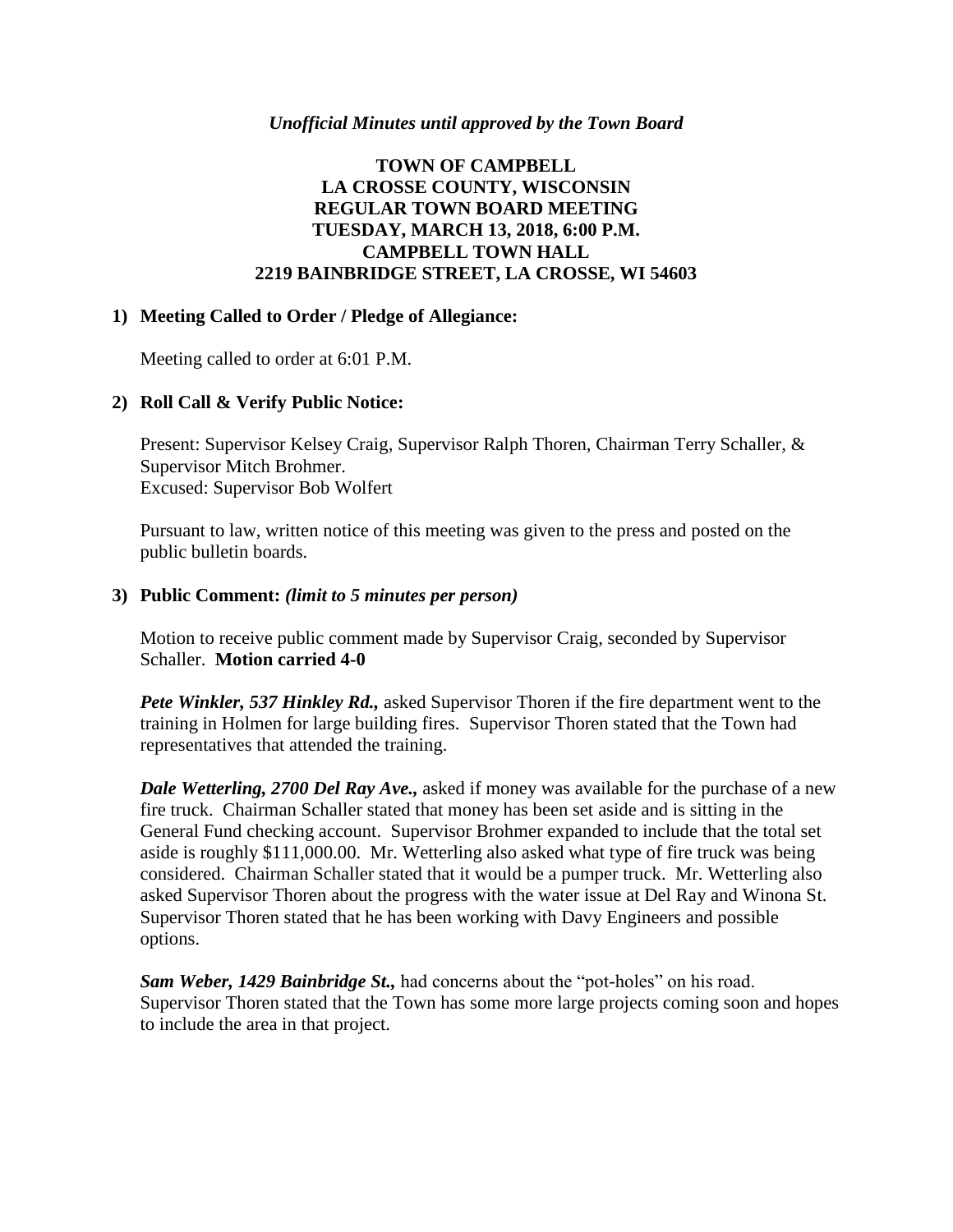*Bruce Becker, 3111 Lakeshore Dr.,* asked Clerk Hawkins about a portion of last month's meeting not being included in the minutes regarding Mr. Becker asking Chairman Schaller to resign. Clerk Hawkins stated it was not intentional to exclude portions of public comment.

Motion to close public comment made by Supervisor Brohmer, seconded by Chairman Schaller. **Motion carried 4-0**

- **4) Consent Agenda: (All items listed are considered routine and will be enacted with one motion. There will be no separate discussion of these items unless a Board member so requests, in which case the item will be removed from the Consent Agenda and be considered on the Regular Agenda).**
	- **A) Approval of Minutes:** Regular Board Meeting 02/13/2018
	- **B) Plan Commission Meeting Recommendations: No Meeting**
	- **C) Payment of Bills:**

Motion to approve the Consent Agenda made by Supervisor Brohmer, seconded by Chairman Schaller. **Motion carried 4-0**

## **5) Business:**

**A)** Ted Swan, La Fond Ave. (vacant lot), request for an annual shoreline burning permit. (Clerk)

Motion to approve Ted Swan, La Fond Ave. (vacant lot), request for an annual shoreline burning permit made by Supervisor Brohmer, seconded by Supervisor Thoren. **Motion carried 4-0**

**B)** Kris Buhr, 1832 Caroline St., request for a multiple cat permit. (Clerk)

Supervisor Wolfert arrived at 6:14pm

Motion to approve Kris Buhr, 1832 Caroline St., request for a multiple cat permit with stipulation of this being a final multiple cat permit approval made by Supervisor Brohmer, seconded by Supervisor Thoren. **Motion carried 4-1 (Supervisor Craig voted "against")**

**C)** Requests for Proposals for upgrading Town security camera system. (Brohmer)(Held Over)

Supervisor Brohmer stated that the Town did receive a couple more bids but believes that the one that best fits the needs of the Town would be Five Star Telecom's bid. Supervisor Brohmer mentioned that funding for the system could possibly come from Utility Funds, General Technology Funds, Police & Fire Department budgets being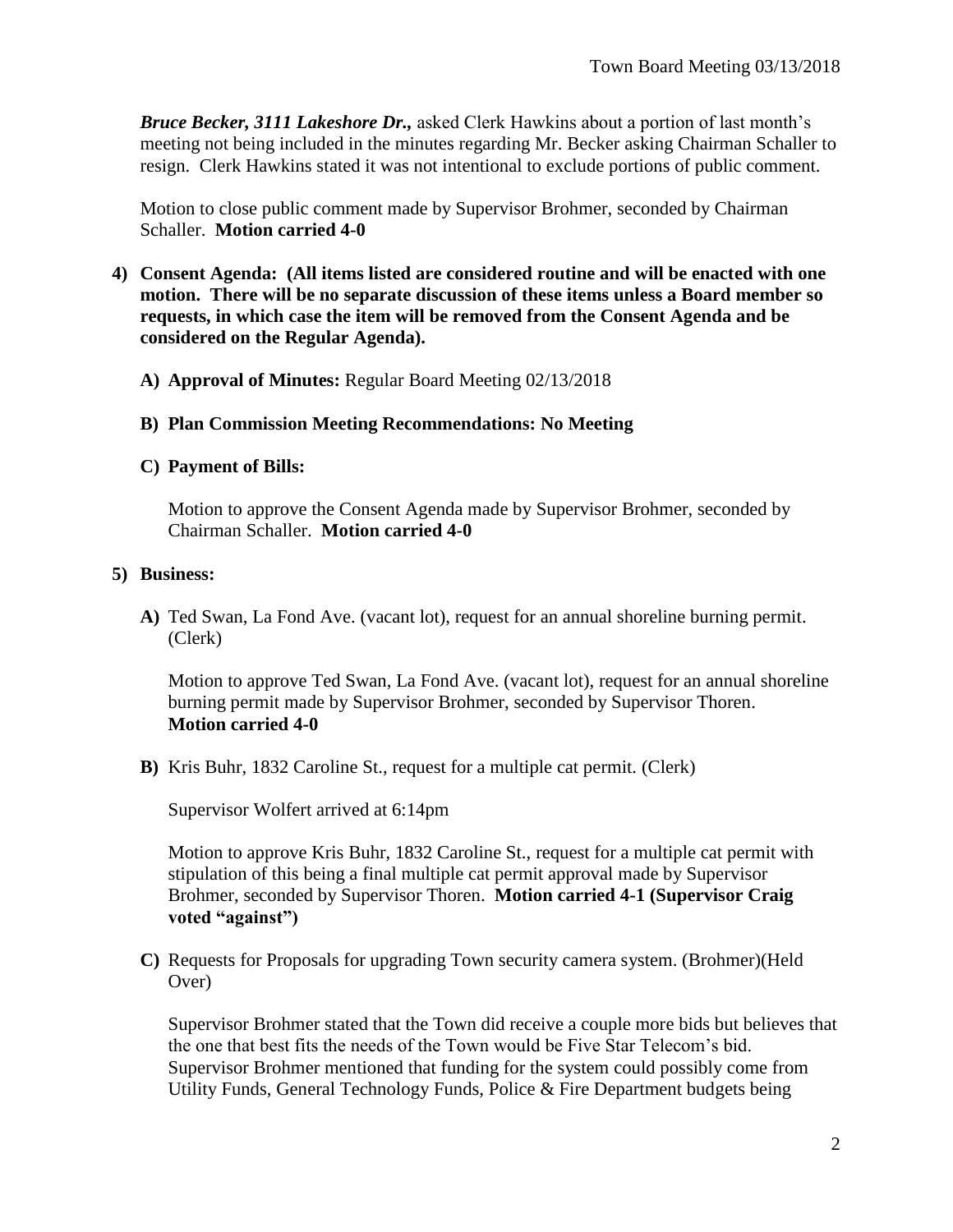adjusted, and wages from the resignation of Deputy Clerk Cassandra Hanan. Additional cameras may be added to the bid to accommodate the Fire Department's request for a camera or two. Supervisor Brohmer will figure out the logistics of funding for the system.

Motion to accept the proposal from Five Star Telecom pending funding made by Supervisor Brohmer, seconded by Chairman Schaller. **Motion carried 5-0**

**D)** Resolution #2018-2 approving termination of the water and fire service agreement for the property located at 129 Clinton St. (Chair)

Motion to approve resolution #2018-2 made by Supervisor Brohmer, seconded by Supervisor Craig. **Motion carried 5-0**

**E)** Approval of a Temporary Class "B" Retailer's License for the French Island Lions Club for March 24, 2018 at the Community Center. (Clerk)

Motion to approve a Temporary Class "B" Retailer's License for the French Island Lions Club for March 24, 2018 at the Community Center made by Supervisor Brohmer, seconded by Supervisor Thoren. **Motion carried 5-0**

**F)** Cedar Corporation professional services contract proposal to assist the Town of Campbell with a Community Development Block Grant (CDBG) project area income survey and assist with CDBG project funding application. (Thoren)

Russ Kiviniemi, Cedar Corporation, spoke regarding the process of applying for a CDBG project grant. Two proposals were presented: Conducting and tabulating a resident income survey for a lump sum of \$1,250.00 up to an additional \$1000.00 to assist with door-to-door surveying if needed. Complete and submit the application for a lump sum of \$5,500.00.

Motion to accept both proposals made by Supervisor Thoren, seconded by Supervisor Brohmer. **Motion carried 5-0**

**G)** Accept resignation of Deputy Clerk Cassandra Hanan effective April 1, 2018. (Clerk)

Motion to accept the resignation of Deputy Clerk Cassandra Hanan effective April 1, 2018 made by Supervisor Craig, seconded by Chairman Schaller. **Motion carried 5-0**

#### **6) Public Comment:** *(limit 3 minutes per person)*

Motion to receive public comment made by Supervisor Brohmer, seconded by Supervisor Wolfert. **Motion carried 5-0**

A question was asked if the CDBG grant application included any alleys. Mr. Kiviniemi stated that it was possible and they would look into it.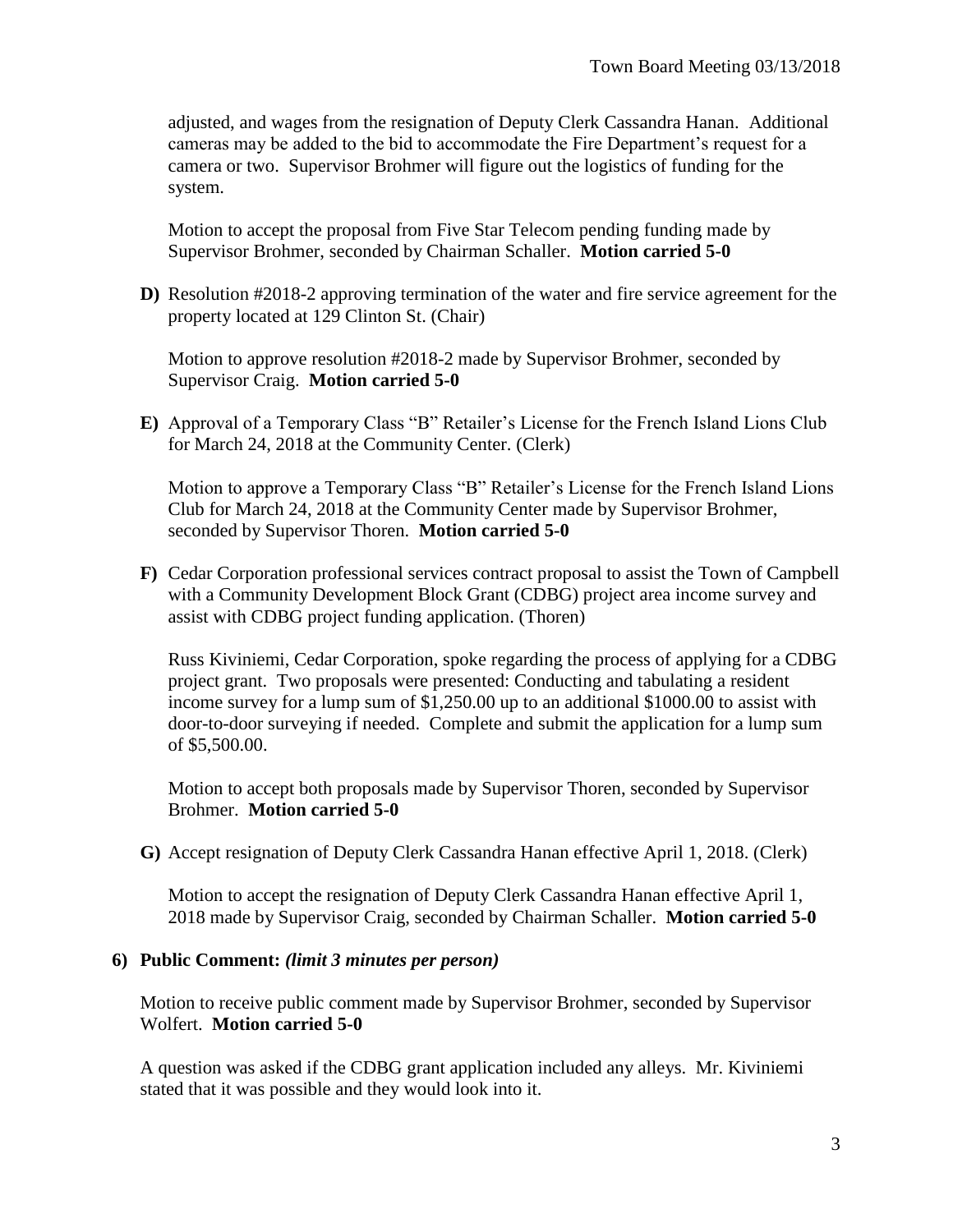*Lee Weis, 100 Church Dr.,* asked if the Board was going to approve every request for multiple animals. Supervisor Wolfert stated that all requests will still be considered on a case by case basis.

*Bob Wolfert, 904 Susan Pl.,* presented a flag and certificate to the Town for recognition and thanks for the support of Operation Inherent Resolve. Clerk Hawkins read the certificate to the audience.

*Bruce Becker, 3111 Lakeshore Dr.,* asked Supervisor Thoren again why the wing plow was not being used on the 2010 Plow Truck. Supervisor Thoren said that he was going to allow the maintenance foreman discretion whether or not to use.

*Kelsey Craig, 2500 1st Ave. E.,* wanted to mention that she was going to attempt to organize a Town wide rummage sale for May  $11<sup>th</sup>$  and  $12<sup>th</sup>$ . Information is available on Facebook.

*Lee Weis, 100 Church Dr.,* had questions when Church Drive would be repaired. Supervisor Thoren stated that it is on his radar but would for sure fill some holes when the weather permits.

*Tony Curtis, 602 Dauphin St.,* wants to make sure the Town addresses water issues in future road projects.

Motion to close public comment made by Supervisor Wolfert, seconded by Supervisor Brohmer. **Motion carried 5-0**

## **7) Closed Session:** *Pursuant to Wisconsin State Statute 19.85 (1)(c)*

**A)** Considering employment, promotion, compensation or performance evaluation data of a public employee.

Motion to go into Closed Session pursuant to Wisconsin State Statute 19.85 (1)(c) on a roll call vote made by Supervisor Thoren, seconded by Chairman Schaller. Supervisor Craig – yes, Supervisor Thoren – yes, Chairman Schaller – yes, Supervisor Brohmer – yes, and Supervisor Wolfert - yes. **Motion carried 5 yes – 0 no's**

## **(Closed Session)(6:59 P.M.)**

Motion to reconvene in Open Session made by Supervisor Brohmer, seconded by Supervisor Thoren. **Motion carried 5-0 (7:57 P.M.)** 

# **8) Reconvene in Open Session:**

**A)** Plan for replacement of office employee and pay scale. (Clerk)

Discussion was for an Associate Degree required, Bachelor's Degree preferred or 5 year's experience in a relevant field. Starting pay range of \$15.00 to \$17.00 per hour.